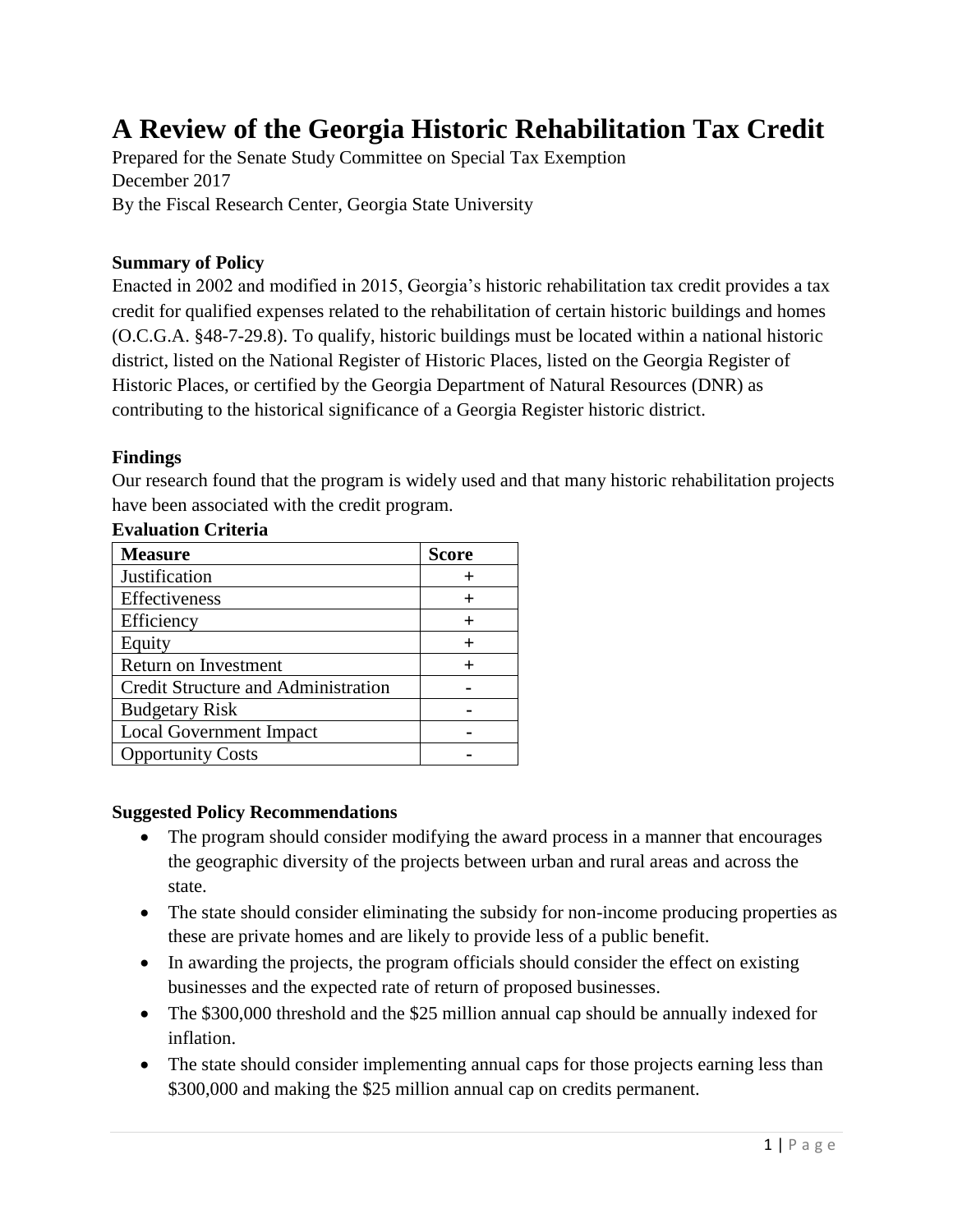## **Introduction**

The purpose of this report is to review the Georgia historic rehabilitation tax credit (HRTC) as part of the work of the 2017 Senate Study Committee on Special Tax Exemption, chaired by Senator John Albers. The committee met several times during the summer and fall of 2017 to discuss the process of evaluating tax incentives. This is one of five reviews produced by the Fiscal Research Center in support of this committee.

Although not explicitly stated, this review assumes that the purpose of the tax incentive is to stimulate rehabilitation of historic structures and homes. The credit reduces the cost of the rehabilitation project by subsidizing the activity and reducing the risk to the developer. It is typically expected that successful rehabilitation projects serve to generate additional economic and social benefits to an area. Because of these positive spillover effects associated with the rehabilitation efforts, there may be an underinvestment in these projects in the absence of government intervention. Therefore, providing the credit serves to address this underinvestment.

There are many measures by which a tax incentive may be evaluated, but perhaps the most common is the return on investment. That is, an incentive is deemed successful if it provides a positive net return on investment or, stated differently, if the tax dollars generated from the activity exceed the cost of the tax incentive. While this is an important consideration, it may not be the only measure by which incentives should be judged. For instance, incentives that seek to alter behavior may not result in the generation of additional tax revenues but may still be considered worthwhile. Because administration and concerns of state budgeting are also important factors, the program is measured against several criteria. The criteria used in this evaluation were originally developed by Murray and Bruce (2017) and adapted for use by the committee.

The report continues as follows: Section 1 describes the Georgia rehabilitation credit and discusses the use of other incentives that are typically used in combination with the state tax credit. Section 2 presents information on the number and location of rehabilitation projects and the relevant usage statistics of the Georgia credit. Section 3 provides several examples of Georgia projects that have utilized the credit. Section 4 discusses several previous analyses of the program that focus specifically on economic and fiscal impact of the credit program. Section 5 concludes with the set of criteria by which the credit is measured, followed by recommendations for improvement and continuation of the program.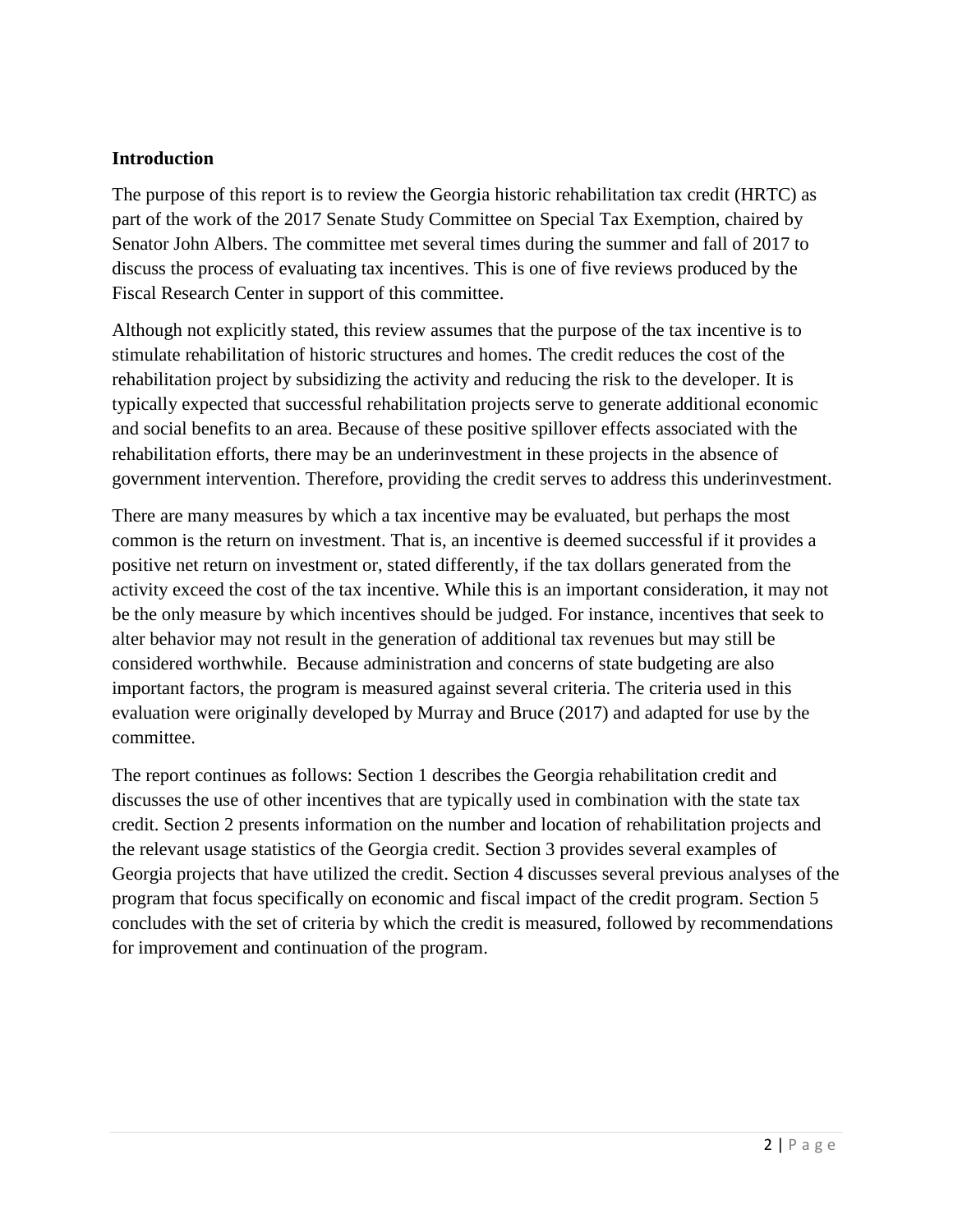# **Section 1. About the Georgia HRTC**

## *Credit Structure*

Georgia's historic rehabilitation tax credit (HRTC) provides a credit for qualified expenditures related to the substantial rehabilitation of certified historic buildings and homes. To qualify, the structure must be located within a national historic district, listed on the National Register of Historic Places, listed on the Georgia Register of Historic Places, or certified by the Georgia Department of Natural Resources (DNR) as contributing to the historical significance of a Georgia Register historic district.

The value of the credit allowed under this provision is equal to 25 percent of qualified expenditures, with an additional five percent credit allowed for historic homes located in lowincome housing areas as designated by the U.S. Department of Housing and Urban Development (HUD).

Qualifying rehabilitation expenditures include any amount properly chargeable to a capital account expended in the rehabilitation, but not costs of acquisition of the property, or costs attributable to expanding the property, site preparation, or any personal property. To qualify for the incentive, rehabilitation expenses must exceed a minimum threshold. In the case of a historic home, the minimum expense is the lesser of \$25,000 or 50 percent of the adjusted basis of the property value, unless the historic home is in a HUD-designated low-income housing area, in which case the minimum threshold is \$5,000. For any other certified structure, the minimum threshold is equal to the greater of \$5,000 or the adjusted basis of the value of the property.

The credit for a historic home cannot exceed \$100,000 in any 120-month period. The maximum credit for any other certified structure is \$5 million for any taxable year until December 31, 2021, after which the maximum becomes \$300,000 in any 120-month period.

However, for projects completed on or after January 1, 2017 and no later than December 31, 2021, and which create 200 or more full-time jobs or \$5 million in annual payroll within two years of being placed in service, the maximum credit for an individual certified structure is \$10 million. No more than one such project for any given certified structure may be approved in any 120-month period.

Credits issued for projects earning more than \$300,000 in credits may not exceed \$25 million in total per calendar year through December 31, 2021, after which no aggregate cap applies. Credits may be used against the individual or corporate income tax. In the case of historic homes, unused credits may be carried forward for up to ten years if the taxpayer has a tax liability less than the value of the credits generated. Unused credits may also be transferred or sold once to other Georgia taxpayers.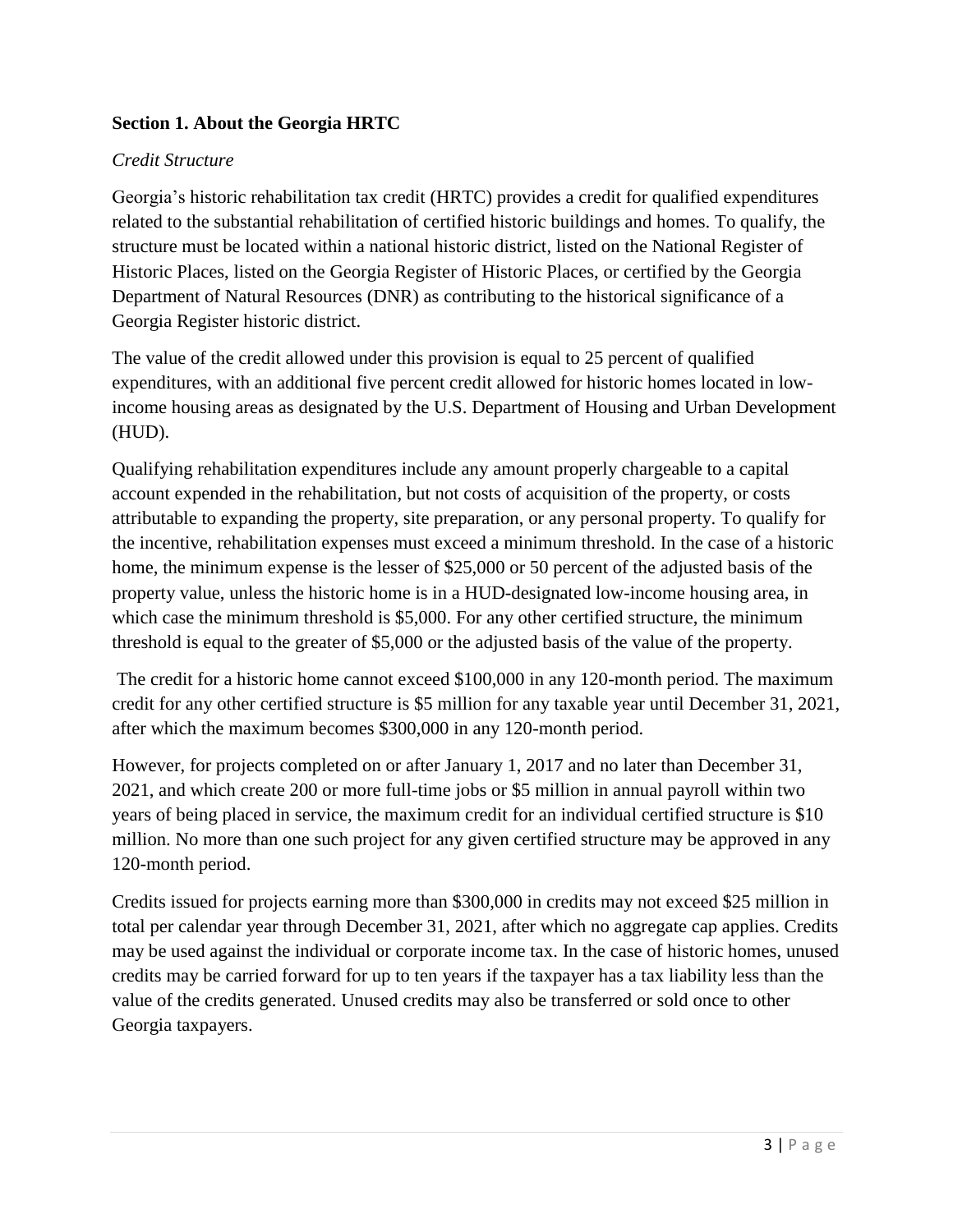## *Credit Administration*

The credit is jointly administered by the Georgia Department of Revenue (DOR) and the DNR Historic Preservation Division. To qualify for the credit, taxpayers must complete a preliminary certification application. This form and the technical specifications for each project are reviewed and certified by the staff of the Historic Preservation Division. It is advised, but not required, that preliminary certification is granted before rehabilitation works begins. Once the project is completed, a final certification form is submitted and reviewed by DNR staff. Although credits for historic structures are allocated after preliminary certification, credits are awarded and claimed after the final certification forms have been approved.

Credits are awarded on a first come, first served basis; applications submitted after the calendar year cap is reached are given priority for the following year. In the event credits allocated to an approved project exceed the amount of credits that are eventually earned by the project, the credits are not added back to the pool of available credits and cannot be used for other projects. The statute specifies credit recapture rules in the case of historic homes but does not include such conditions for other historic structures.

# *Additional Public Incentives*

 $\overline{\phantom{a}}$ 

The state HRTC is one of three economic incentives that are used in combination to support the rehabilitation of historic structures. In addition to the HRTC, the state also offers a preferential property tax assessment program for rehabilitation property, which supports rehabilitation efforts by freezing the property tax assessment of rehabilitation property for 8 ½ years. This program applies to both historic homes and buildings, and follows several of the same rules and regulations as the HRTC. It is administered by DNR and the county tax commissioner where the property is located. The third incentive is the federal historic tax credit, which is administered by the National Park Service and the IRS; it provides a 20 percent credit for eligible expenses.  $<sup>1</sup>$ </sup> Unlike the state credit, though, the federal credit does not apply to the rehabilitation of nonincome generating properties.

In addition, it is common for historic rehabilitation projects to qualify for tax credits under federal and state low-income housing tax credits and the federal New Markets tax credit. In some instances, projects have also been eligible for federal solar tax credits. There are also examples of financial institutions using historic rehabilitation projects to meet the conditions of the Community Reinvestment Act.

<sup>&</sup>lt;sup>1</sup> The National Park Service works in coordination with the state Historic Preservation offices to certify local governments. Currently, 95 local governments in Georgia are recognized as Certified Local Governments and, as such, are eligible for federal funding and technical assistance from the state Historic Preservation office.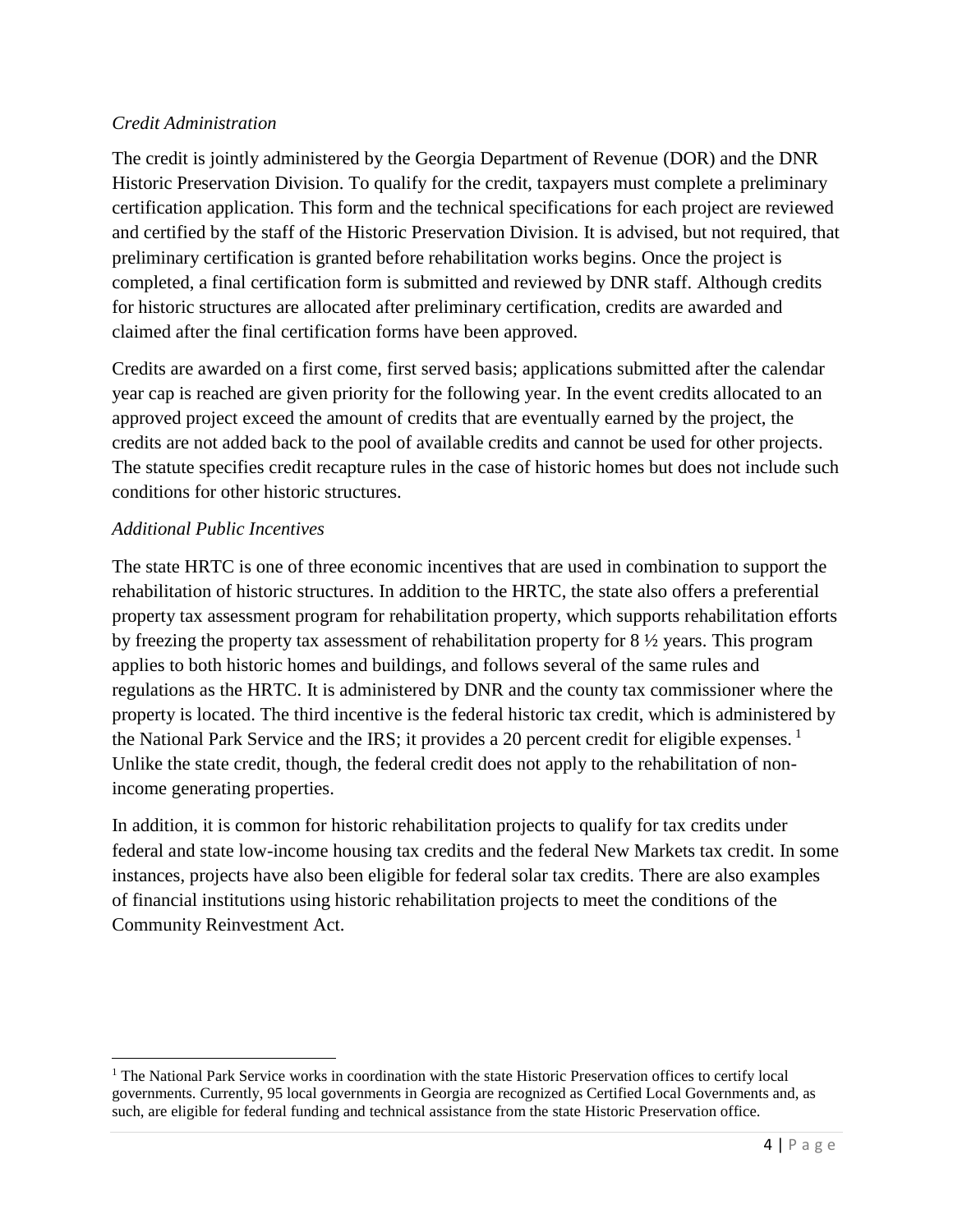# **Section 2. Use of the Tax Credit**

As of 2017, 35 states provide a state rehabilitation credit. The typical state credit varies from 20 to 25 percent and most apply to the rehabilitation of both buildings and homes. States typically impose some sort of cap, either in the form of a per-project cap or an aggregate state cap. Some states apply both. Most states allow the credits to be transferred and in some cases, the credits are refundable.

Based on statistics available from the National Park Service, between 2002 and 2016, 410 projects have been completed or are in the process of completion in the state. The total value of these projects over the 2002-2016 period equaled \$491 million, with an average cost of \$1.2 million per project.<sup>2</sup> As seen from Figure 1, the trend in use of the federal program peaked between 2002 and 2006, averaging 43 projects and about \$45 million per year, and has since declined to a range of 13 to 25 projects per year with expenditures averaging about \$23 million annually. By value, 38 percent of the total amount spent on rehabilitation projects were spent on housing and 57 percent was spent on commercial, office, or multi-use structures. By number of projects, 47 percent were classified as housing projects and 46 percent were commercial, office, or multi-use.

**Figure 1. Number and total expenditure of Georgia rehabilitation projects qualifying for the federal credit, CY 2002-2016.** 



Source: National Park Service. Includes completed projects only.

Data are available from the Georgia State Historic Preservation Office for projects undertaken in the state between 2008 and 2017. All of these projects qualified for the state HRTC, but not all received the federal credit. Over this time-frame, there were 341 projects that used the state credit, with total certified expenditures of \$686 million. Figure 2 provides the geographic

 $\overline{\phantom{a}}$ <sup>2</sup> The data contain 44 projects that have not received final approval as of December 2016.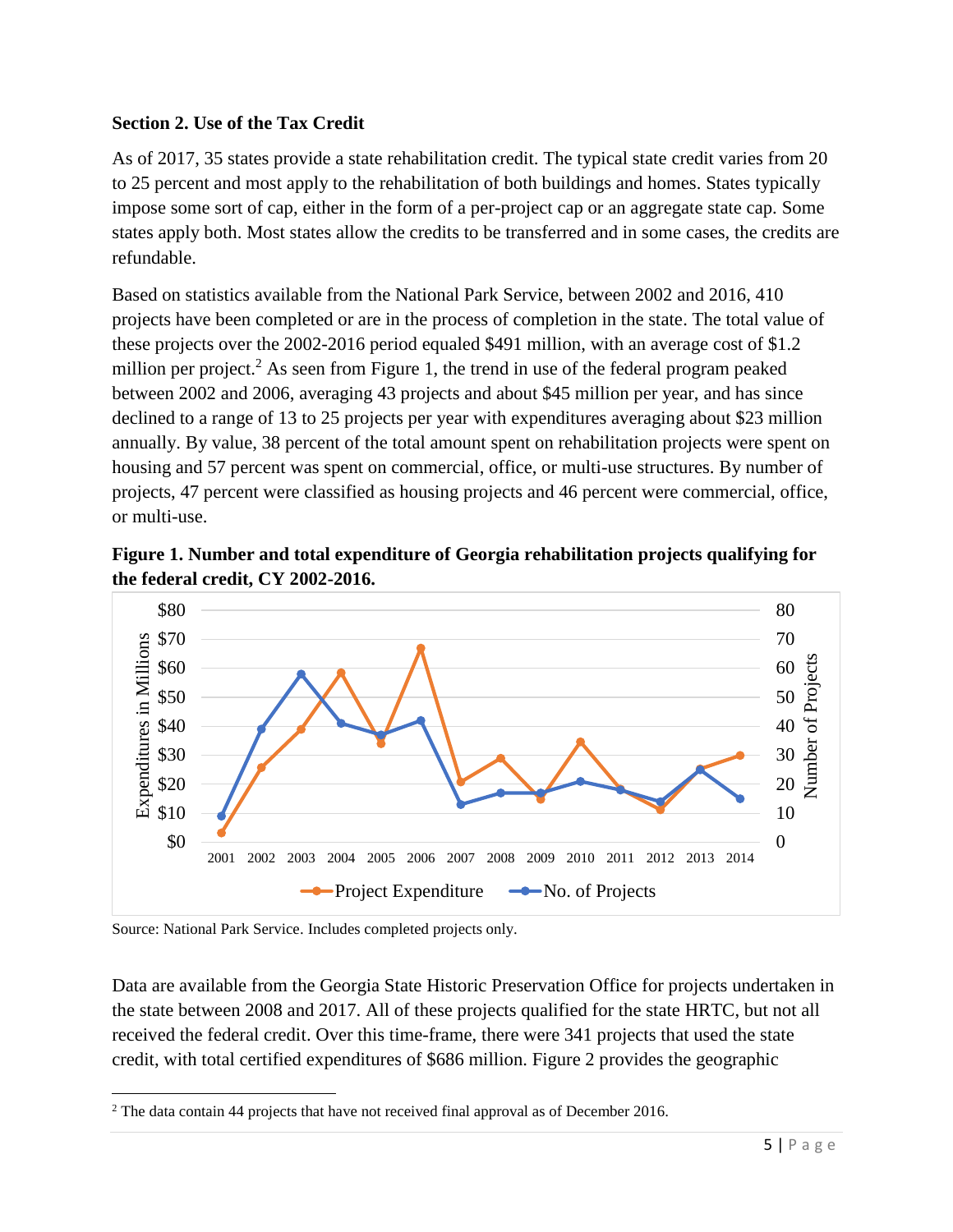distribution of these projects. Of the 341 projects, 51 percent also qualified for the federal tax credit. Fifty-five percent of the projects and 94 percent of total rehabilitation expenditures were projects involving income-producing properties and 45 percent were personal residence rehabilitations. The average expenditure for an income-producing project was \$3.4 million, while the average expenditure for a personal residence rehabilitation project was \$246 thousand. Table 1 provides the number of projects by type and the total rehabilitation expenditures for the ten most active counties in the state during the 2008-2017 period. The projects in these counties represent 95 percent of the total rehabilitation expenditures and 86 percent of all projects across the state. Figure 2 provides the geographic distribution of projects throughout the state. Fulton County (shown in red) has the most projects in terms of expenditures. The size of the bubbles in each county serves as an indication of the number of projects that have been undertaken.



**Figure 2. Geographic distribution of projects qualifying for the state tax credit, 2008-2017**

Source: Data compiled by Fiscal Research Center. Data obtained from Georgia DNR.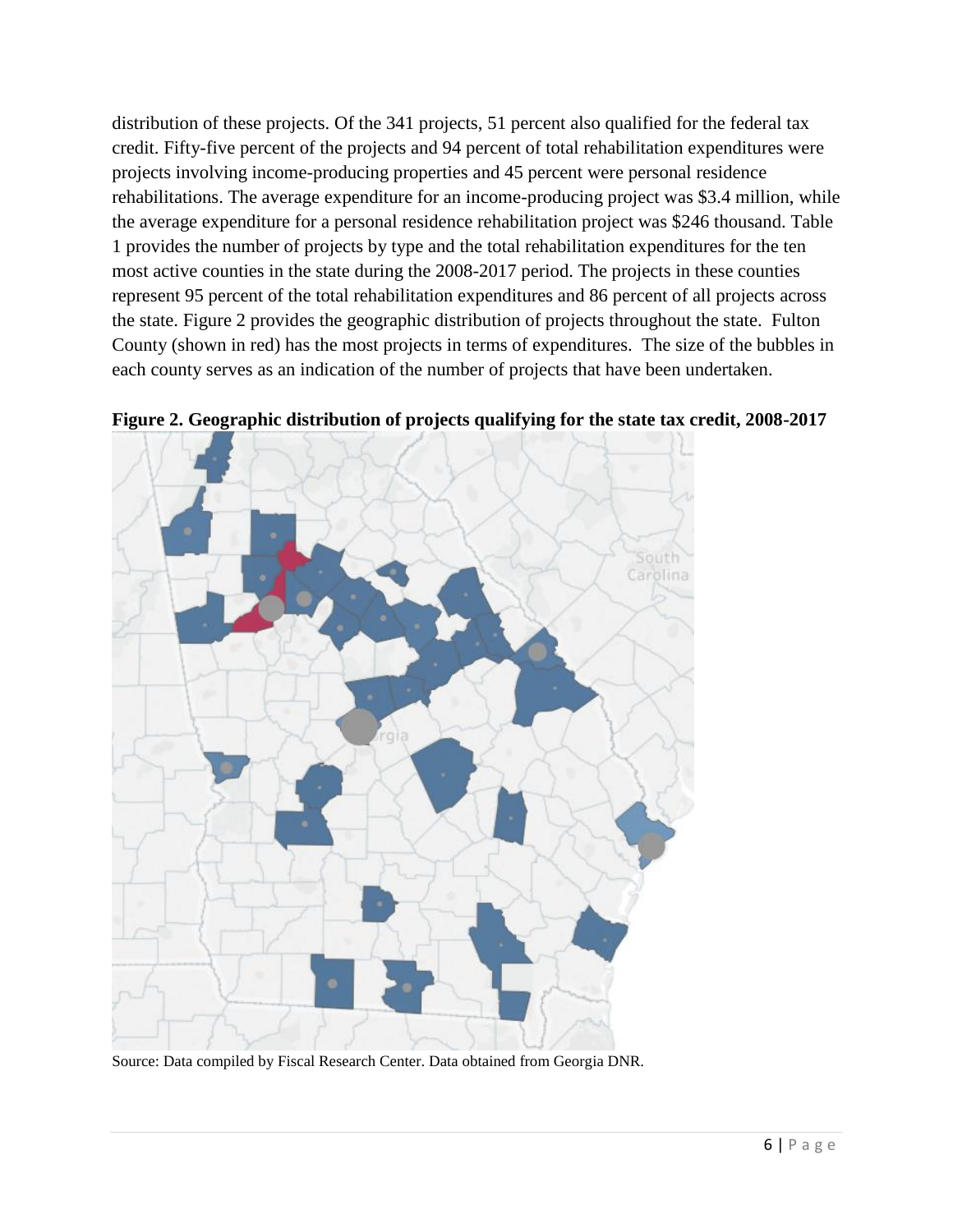| County                                     | No. of<br>Projects | Rehabilitation<br>Costs | Personal<br>residence<br>projects | Income-producing<br>projects |
|--------------------------------------------|--------------------|-------------------------|-----------------------------------|------------------------------|
| Fulton*                                    | 54                 | 450,485,466             | 28                                | 26                           |
| Chatham                                    | 58                 | 58,417,302              | 17                                | 41                           |
| Bibb                                       | 107                | 50,712,206              | 62                                | 46                           |
| Muscogee                                   | 12                 | 30,140,275              | $\overline{2}$                    | 10                           |
| Floyd                                      | 5                  | 16,464,591              | 1                                 | 4                            |
| Greene                                     | $\overline{2}$     | 14,955,063              |                                   | $\overline{2}$               |
| Richmond                                   | 27                 | 14,056,456              | 9                                 | 18                           |
| Ware                                       |                    | 7,065,585               | $\overline{\phantom{m}}$          |                              |
| DeKalb                                     | 19                 | 6,675,734               | 15                                | $\overline{4}$               |
| Lowndes                                    | 7                  | 5,513,269               |                                   | 7                            |
| <b>TOTAL</b>                               | 292                | 654,485,947             | 134                               | 159                          |
| Percentage of all<br><b>GHRTC</b> projects | 86%                | 95%                     | 87%                               | 85%                          |

**Table 1. Top 10 counties by level of rehabilitation activity, 2008-2017**

\*Includes \$360 million for the rehabilitation expenses of Ponce City Market. Based on data from the Georgia State Historic Preservation Office. Data compiled by the Fiscal Research Center.

Based on DOR data for tax year 2014, 168 individuals claimed the credit.<sup>3</sup> The average amount claimed equaled about \$2,800 and \$4.7 million was claimed in total.<sup>4</sup> Of those claimed by Georgia residents, the five counties of Bibb, DeKalb, Fulton, Muscogee, and Richmond comprised over 65 percent of all credit claims. Table 2 provides a breakdown of taxpayers claiming the credit by income group.

| $\frac{1}{2}$ and $\frac{1}{2}$ and $\frac{1}{2}$ and $\frac{1}{2}$ and $\frac{1}{2}$ and $\frac{1}{2}$ and $\frac{1}{2}$ and $\frac{1}{2}$ and $\frac{1}{2}$ and $\frac{1}{2}$ and $\frac{1}{2}$ and $\frac{1}{2}$ and $\frac{1}{2}$ and $\frac{1}{2}$ and $\frac{1}{2}$ and $\frac{1}{2}$ a |                |          |       |
|-----------------------------------------------------------------------------------------------------------------------------------------------------------------------------------------------------------------------------------------------------------------------------------------------|----------------|----------|-------|
| Income category                                                                                                                                                                                                                                                                               | No. of returns | Mean     | Total |
| $GAGI \leq $25,000$                                                                                                                                                                                                                                                                           | 14             | \$18,227 | 5.4%  |
| \$25,000 <gagi<=\$50,000< td=""><td>10</td><td>\$6,448</td><td>1.4%</td></gagi<=\$50,000<>                                                                                                                                                                                                    | 10             | \$6,448  | 1.4%  |
| \$50,000 <gagi<=\$75,000< td=""><td>18</td><td>\$16,933</td><td>6.5%</td></gagi<=\$75,000<>                                                                                                                                                                                                   | 18             | \$16,933 | 6.5%  |
| \$75,000 <gagi<=\$100,000< td=""><td>11</td><td>\$33,111</td><td>7.7%</td></gagi<=\$100,000<>                                                                                                                                                                                                 | 11             | \$33,111 | 7.7%  |
| \$100,000 <gagi<=\$250,000< td=""><td>45</td><td>\$30,628</td><td>29.3%</td></gagi<=\$250,000<>                                                                                                                                                                                               | 45             | \$30,628 | 29.3% |
| GAGI > \$250,000                                                                                                                                                                                                                                                                              | 70             | \$33,422 | 49.7% |
|                                                                                                                                                                                                                                                                                               |                |          |       |

**Table 2. Income Category by Georgia AGI (GAGI), 2014**

Source: DOR data compiled by the Fiscal Research Center.

Total 168

 $\overline{\phantom{a}}$ 

Between tax years 2011 and 2014, taxpayers claimed a total of \$8.5 million in historic rehabilitation credits as shown in Table 3.

<sup>&</sup>lt;sup>3</sup> Claims from corporate returns is not available. The amount claimed by individuals represents 79 percent of the total amount claimed for tax year 2014.

<sup>4</sup> Other information provided by DOR indicates that \$3.3 million was utilized against tax liabilities in tax year 2014.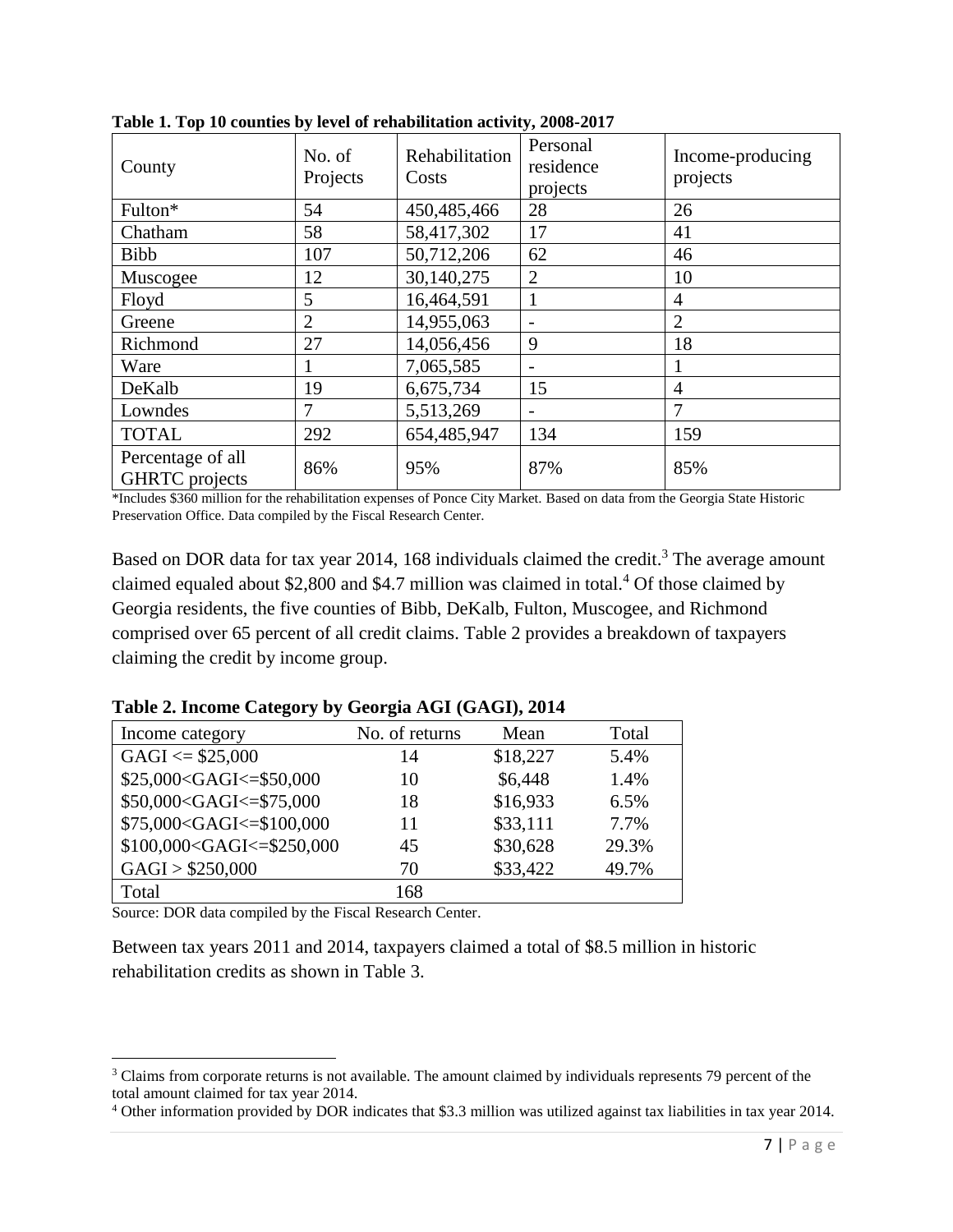#### **Table 3. Tax Credits utilized**

| Tax Years (\$ in millions) |       |       |       |       |
|----------------------------|-------|-------|-------|-------|
|                            | 2011  | 2012  | 2013  | 2014  |
|                            | \$1.5 | \$2.0 | \$1.7 | \$3.3 |

\*Data provided by DOR, based on returns processed as of 7-2017.

Based on the analysis of the modifications to the credit from HB 308 in 2015, it is estimated that total credits utilized over the 2016-2018 period will equal \$64 million as shown in Table 4.

#### **Table 4. Estimates of future tax credit liabilities**

| Fiscal Years (\$ in Millions) |      |      |  |
|-------------------------------|------|------|--|
| 2016                          | 2017 | 2018 |  |
| \$5                           | \$31 | \$28 |  |

\*Source: Georgia Tax Expenditure Report for FY2018.

#### **Section 3. Examples of Georgia Historic Rehabilitation Projects**

*Ponce City Market, Atlanta, Georgia:* The development company, Jamestown, rehabilitated City Hall East, which was once the retail store and distribution center of Sears, Roebuck & Co., into Ponce City Market in 2011. The project received \$48 million in federal historic tax credits and \$300,000 in state historic tax credits (PlaceEconomics, 2014). The project also received a \$2 million grant from the Beltline Affordable Housing Trust Fund as an incentive to designate 52 apartment units as affordable housing units. Additionally, the area was designated by the Georgia Department of Community Affairs as an Opportunity Zone, which allows the tenant businesses to qualify for state income tax credits at a reduced employment threshold through the Jobs Tax Credit program. <sup>5</sup> Today, more than 80 businesses (retail, food services, offices, etc.) lease space within Ponce City Market, and contribute to economic and social development of the area.



Source: poncecitymarket.com

 $\overline{a}$ 

 $<sup>5</sup>$  Qualifying establishments must create at least two jobs. The credit per job is \$3,500 and is available to the firm</sup> annually for five years if the employment remains.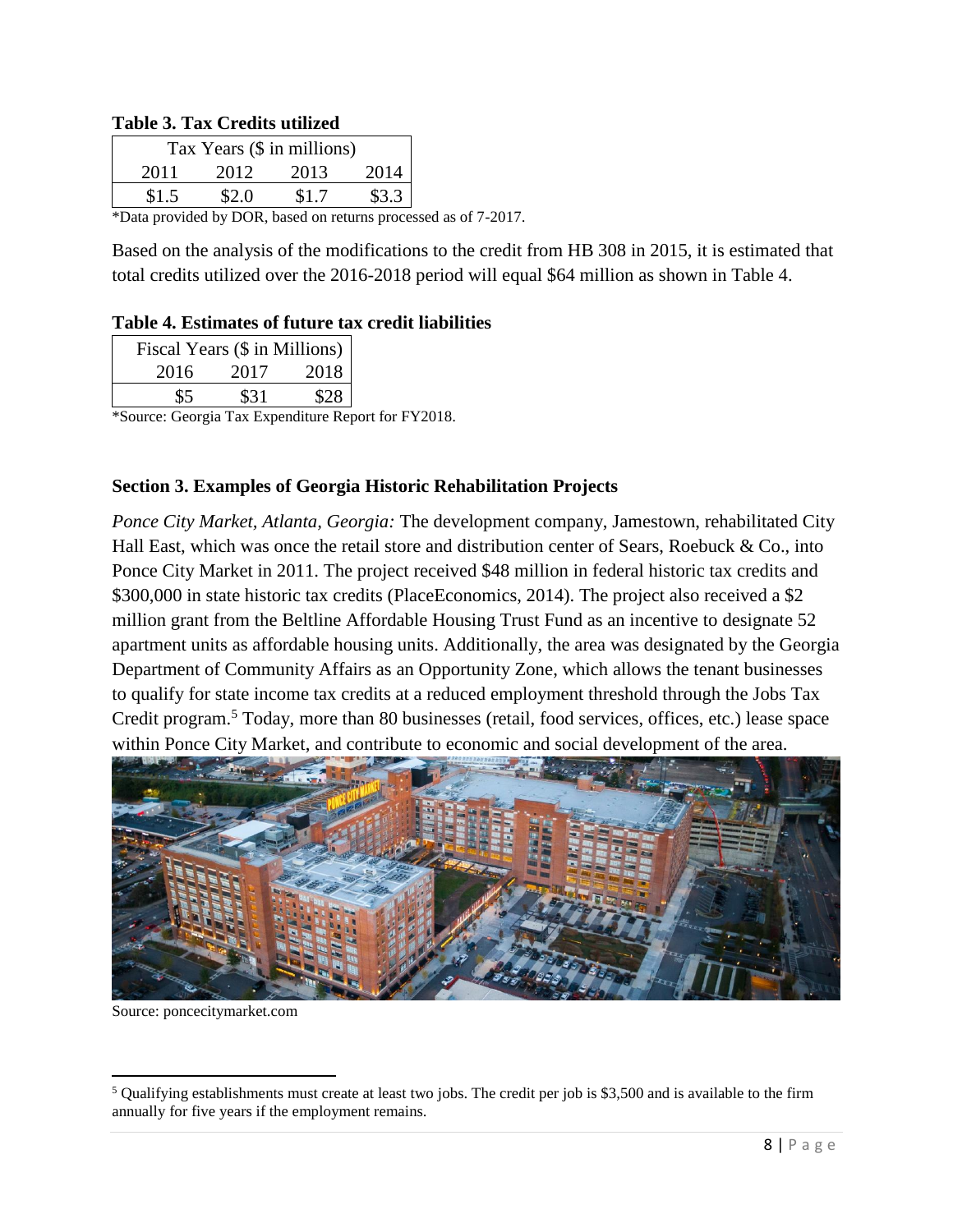*Flatiron Building, Atlanta, Georgia:* In 2016, Lucror Resources completed a \$13 million rehabilitation of the Flatiron Building, Atlanta's oldest standing skyscraper. The building was designed by Bradford Lee Gilbert, a prolific railroad architect who also designed New York City's first skyscraper, in 1889 ("Tower Building"). The Flatiron building project received state and federal historic tax credits, as well as an \$11.2 million New Markets tax credit allocation (InvestAtlanta, 2017). The project also received a \$1.5 million investment from the Westside tax allocation district. The Flatiron Building is now rebranded as "FlatironCity" and serves as an entrepreneurial hub with a Microsoft Innovation Center (Atlanta Business Chronicle, 2016).



Source: Green, J. (2016). Atlanta's Reinvented Flatiron Building in 18 Photos. *Curbed Atlanta*

*The Grey Restaurant in Savannah, Georgia:* The Grey Restaurant was formerly the Greyhound bus depot. The original structure was constructed between 1937 and 1939. Based on figures from Georgia DNR, \$2.5 million of private equity was used to rehabilitate the facility, earning approximately \$500,000 and \$300,000 fin federal and state historic rehabilitation tax credits, respectively.



Source: Savannahnow.com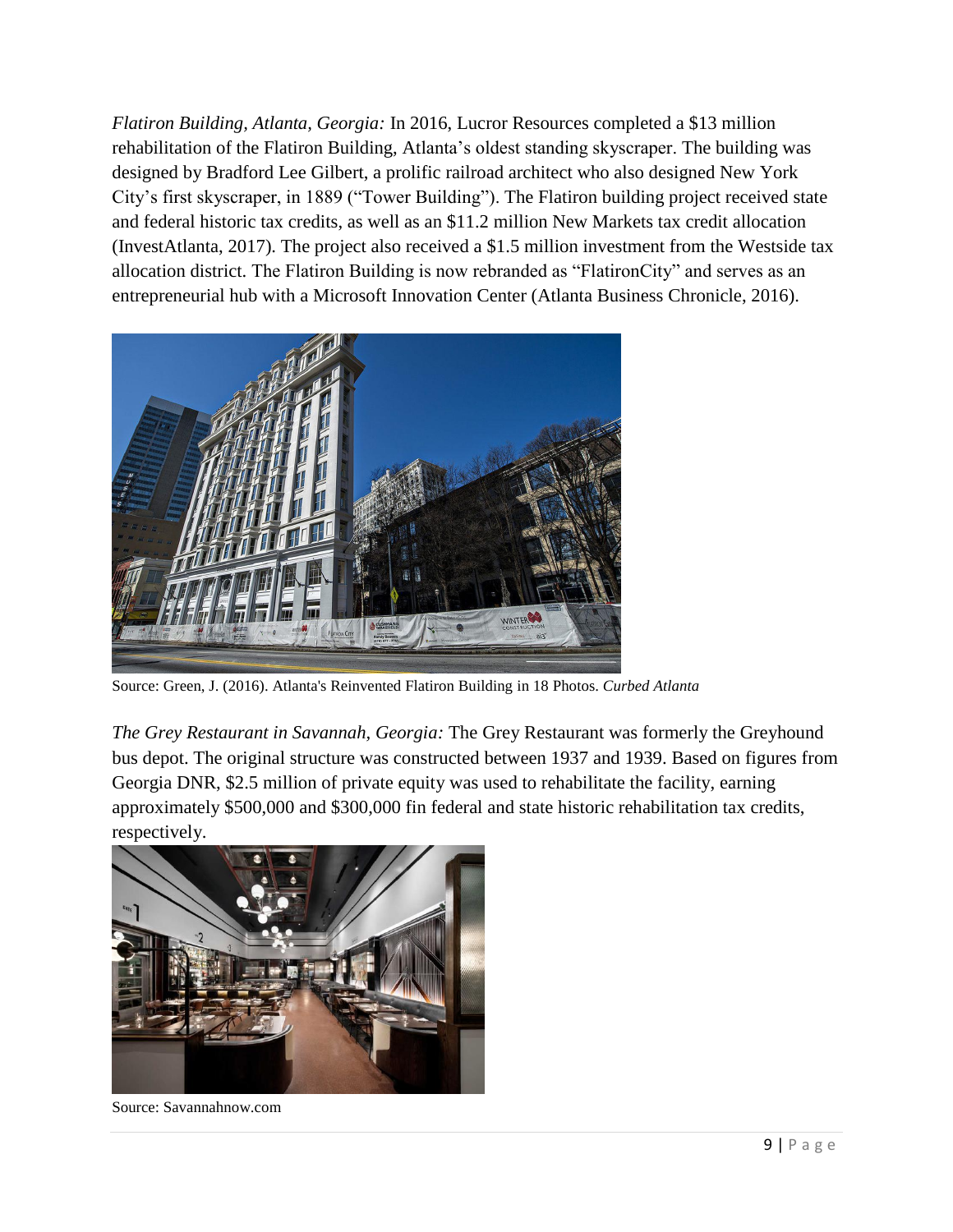*The Daniel Ashley Hotel/Ashley House, Valdosta, Georgia*: Originally built in 1925, \$6.3 million was spent to rehabilitate the building into low-income senior housing. Georgia DNR reports that the project qualified for \$1.2 million in federal credits, \$300,000 state tax credits, and approximately \$500,000 in federal low-income housing tax credits as well as a HUD loan. The property is also subject to a property tax assessment freeze under the state Preferential Property Tax Assessment program. Upon completion, the project received the 'outstanding achievement' award from the City of Valdosta for going above and beyond the regulations set forth by the city of Valdosta to protect and preserve buildings in the local historic district (ValdostaToday, 2015).



Source: ValdostaToday

#### **Section 4. Review of Previous Studies**

Over the years, numerous studies of the economic and fiscal impact of the state and federal credit have been conducted. These studies typically generate the direct, indirect, and induced effects of increased investment in these types of projects. In general, these studies find large impacts on the state and local economy.

Several characteristics of this credit contribute to a relatively large economic impact from these projects. First, the incentivized redevelopment activity in most cases employs local workers and the structure remains after the credits have been exhausted. Second, because the state credit works in combination with the federal credit and often other federal credits, the state gains a disproportionate benefit while bearing relatively little of the incentive cost.

Several features of these studies are important to note. First, the impacts of these projects occur as two distinct phases, i.e. the construction phase and the post-construction operations phase. The construction or rehabilitation activity can provide significant economic impacts in the economy,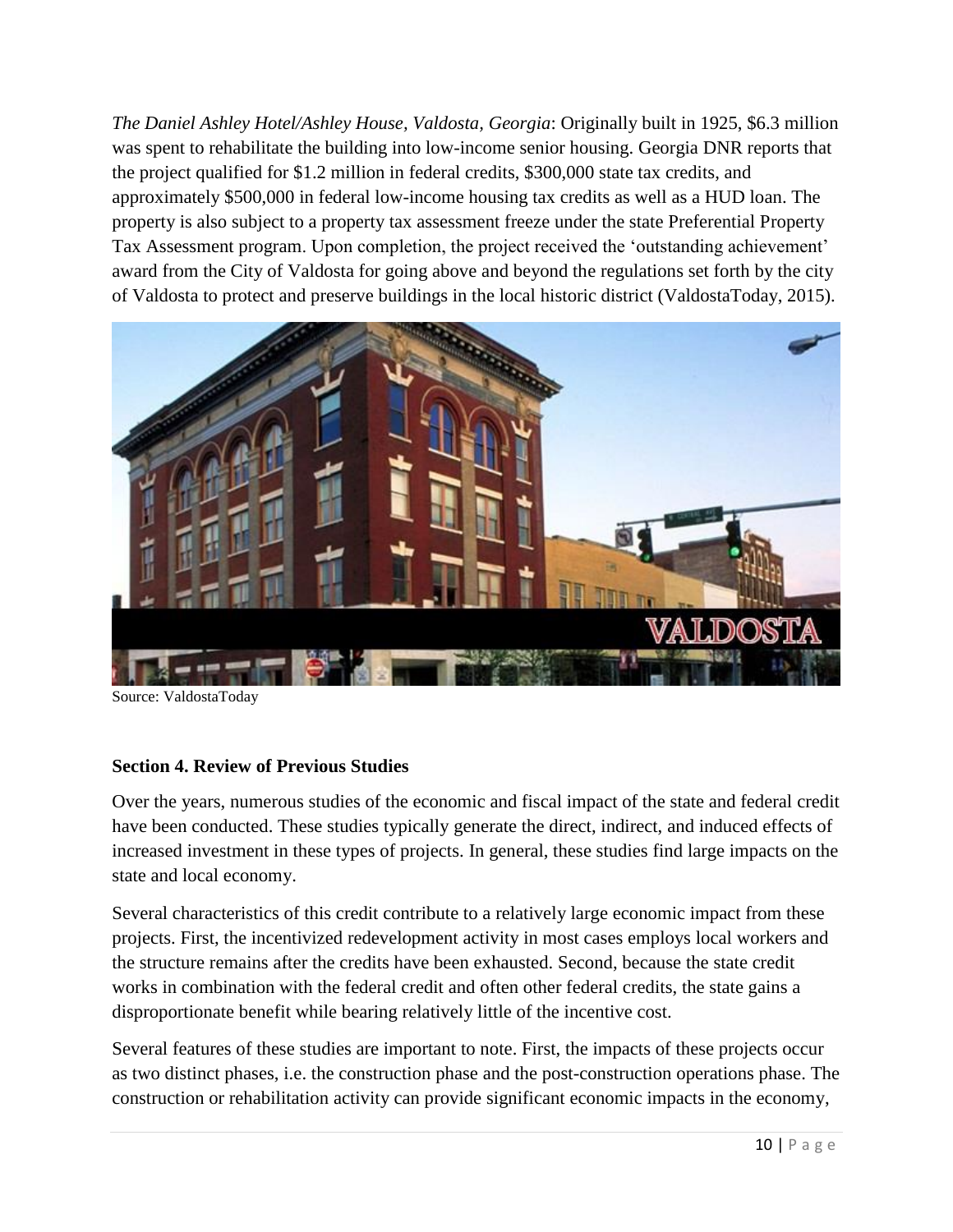but only during the rehabilitation phase of the project. By comparison, the operations phase of the project, after the rehabilitation is completed and the facility is in use, may generate a smaller annual economic effect, but over a much longer period of time. Thus, it is important to consider the economic impacts discounted over a number of years. Often, studies provide an analysis of the number of years it takes to recoup the state investment of the tax credits; the state may eventually recoup its initial investment, but the question is how many years does it take. This payback period is typically shorter in the case of income-generating projects relative to nonincome generating projects. In addition, some studies will compute the number of jobs and increase in personal income associated with the rehabilitation activity.

A study produced for Alabama (Novogradac, 2016) provides such an analysis based on the projects completed and in-progress over the 2014-2017 period. The report states that the total return on investment in terms of tax revenue to the state and local governments would be \$3.90 for each dollar of expenditure. In addition, this analysis determines that the state and local governments will recoup its initial investment of \$60 million in tax credits by 2019. A similar analysis performed for Wisconsin (Baker & Tilly, 2017), determined that the state recoups its investment after about 4 years.

Another important feature of these studies is that they attribute all the activity to the presence of the credit. That is, the studies assume that no activity would have existed in the absence of the credit. On the other hand, it is critical to understand that the state credit is used in combination with other state and federal incentives. Therefore, when evaluating the impact of the credit, it is vital to assess the true contribution of the credit relative to the other incentives that are used.

A related concern is that the analyses assume that all the income generated from the rehabilitation project is attributable to the rehabilitation efforts. In fact, though, this economic activity may still have occurred, in some cases, without the credit. Furthermore, the analyses should also consider that current activity associated with a rehabilitated structure may be at the expense of other non-rehabilitated facilities.

# **Section 5. Evaluation of the Georgia HRTC**

# *Justification*

It is generally accepted that historic structures have the potential to generate positive spillovers for the surrounding businesses and revitalize otherwise distressed areas. Examples include renovated theaters which then spur the development of local restaurants. Because not all the benefits received from the project are received by the building owners, there is often an under investment in this type of activity from the perspective of society. By providing a subsidy, the tax credit reduces the price of this activity and increases the number of projects that are undertaken.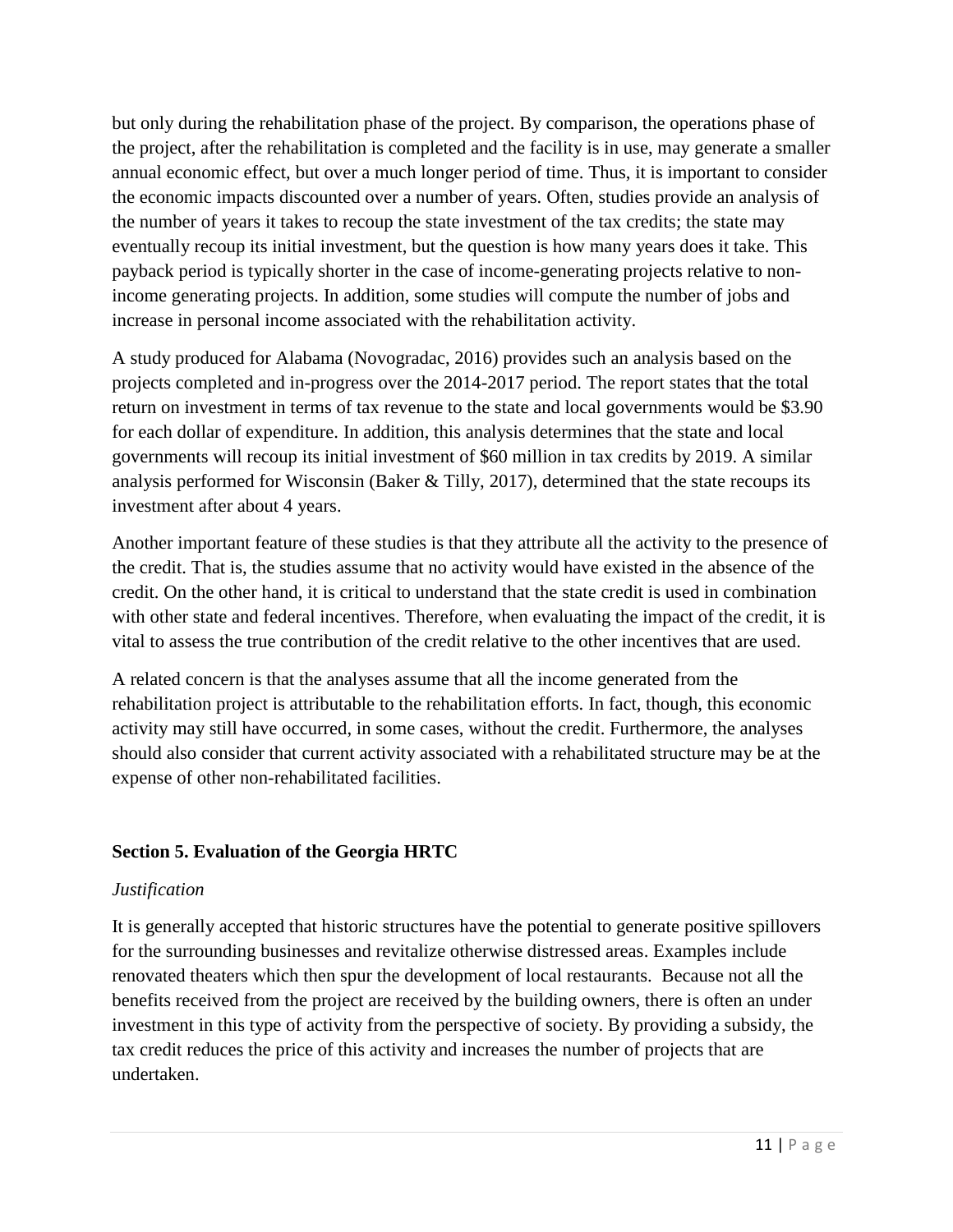What is less well understood is the size of the subsidy that is required and whether it should be provided through the tax system or through means of a direct grant system. And in fact, the state provides funds to local governments and nonprofits through the Georgia Heritage Grant program and the Historic Preservation Fund program, also administered by DNR.<sup>6</sup> Neither of these questions are addressed in the current literature or in reviews performed for other states.

# *Effectiveness*

The existing legislation does not contain a stated goal of this program. It is assumed that the goal is to preserve and repair historic structures. Based on the amount of activity reported by the state preservation office, the program is fulfilling this goal.

Typical analyses of this program assume that all activity is a result of the state credit. Because the state credit is very often bundled with other incentives, this is very difficult to determine. For instance, the development of the Ponce City Market involved the use of \$300,000 in state tax credits and \$48 million in federal credits while costing an estimated \$360 million. It is unlikely that an incentive of  $0.001$  percent<sup>7</sup> was instrumental in the decision to undertake that project.

Unfortunately, our research found no study determining the effect of the different incentives on the level of rehabilitation activity. It is likely that the state incentive has some effect on the level of activity but without further research it is not possible to determine the amount of activity that can be properly attributed separately to the federal credit, the state credit, and the local property tax assessment freeze.

If the goal of the program is to serve as an economic development tool for the development of downtowns or central business districts, it is less clear that the program is set up to most effectively achieve that goal. There are many cases of rehabilitation projects acting as a catalyst for additional development in an area as illustrated by the Beall Hill revitalization effort in Macon, Georgia. But because the projects are not selected on the basis of return on investment or degree of likely success in encouraging additional development, there are likely many projects that are undertaken that are not targeted to meet this goal. Although there is an incentive for historic homes renovated in specific low-income areas, there is no provision applying to the renovation of historic structures.

# *Efficiency*

 $\overline{\phantom{a}}$ 

There are several ways to consider the issue of efficiency. Because there is a subsidy for rehabilitation of historical structures, these structures receive some preferential treatment over new construction projects. In addition, the presence of additional restaurants and character-filled buildings may serve to revitalize an area, but subsidies may also lead to an oversupply of space or services in an area. The result may be more people patronizing an area or simply a shift of

<sup>&</sup>lt;sup>6</sup> The annual appropriation for the grant program to local governments is significantly smaller in scale than the tax credit program. It is typically in the range of \$90,000 to \$140,000.

 $7$  \$300,000/\$360,000,000 = 0.001%.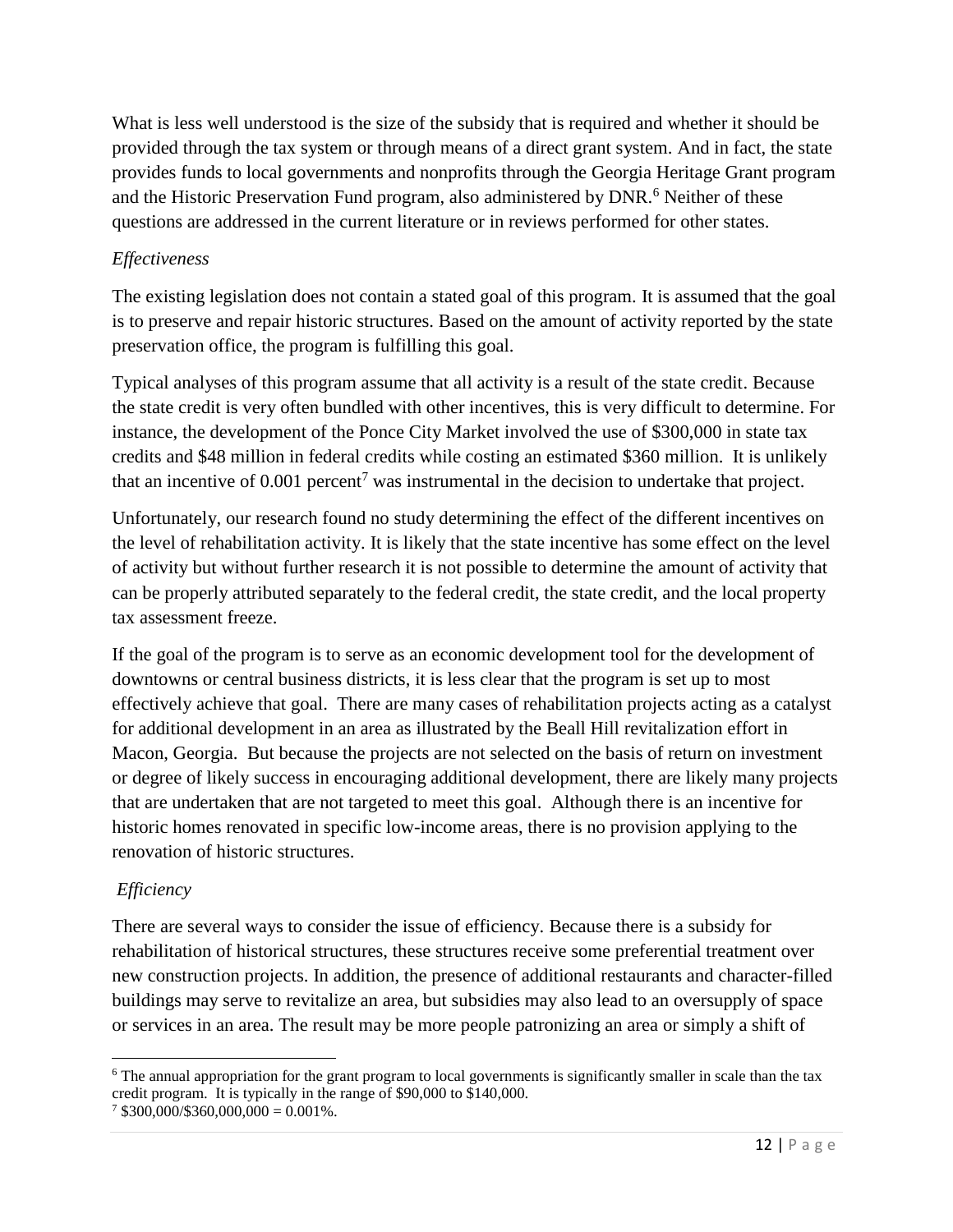consumers from one business to another, putting the state in the position of supporting some business ventures over others.

# *Equity*

Based on the data provided by DOR (see Table 2), the tax credits are most often utilized by higher-income individuals. As a result, the program reduces the progressivity of the state income tax system and does so in a manner that is not transparent. The horizontal equity (otherwise similarly situated taxpayers bearing similar tax burdens) of the system is also reduced. The benefits of the restoration of the historic structure could be argued to extend to all, but measuring the intrinsic value of these properties is beyond the scope of this review.

While by law all areas of the state have the potential to benefit from the program, some areas have greater opportunities to benefit than others based on the stock of buildings on the Georgia/National register. Indeed, between 2008 and 2017, 86 percent of the projects and 95 percent of the expenditures are concentrated in only 10 counties.

## *Return on Investment*

Based on our review of the existing studies, multiple economic impact studies find a significant return on investment from these types of projects. This is not surprising because there is a onetime upfront cost followed by many years in which the property typically generates income.

Because these projects typically use local services and labor, this serves to greatly increase the return on investment of these projects. The more that local architecture firms, contractors, and labor is used, the higher the rate of return to the state. Furthermore, by combining federal incentives with the state and local incentives, the state can receive the full benefit of the rehabilitated property and its corresponding economic activity for a relatively small investment.

There are several issues to note, though. First, the state tax credit is commonly used in partnership with the federal historic rehabilitation tax credit and often other tax credits, such as the federal new markets tax credit and the state and federal low-income housing tax credit. In addition, all properties qualifying for the state historic rehabilitation tax credit also qualify for a local government property tax assessment freeze. The economic impact studies typically assume that the project would not have been undertaken in the absence of the credit. No study that we found separately identified the effect the state credit independent of the state property tax freeze or other state or federal credits. Therefore, it is not clear the value of the actual impact of state tax incentive separate from the other incentives. Second, there is no standard number of years in which a project should begin to generate a positive return on investment. Therefore, by extending the analysis period, any project can be made to yield a positive return. Lastly, although a small part of the program, rehabilitation of private residences is unlikely to produce a measurable positive return on investment because these are non-income producing properties and any benefits are, at best, difficult to measure.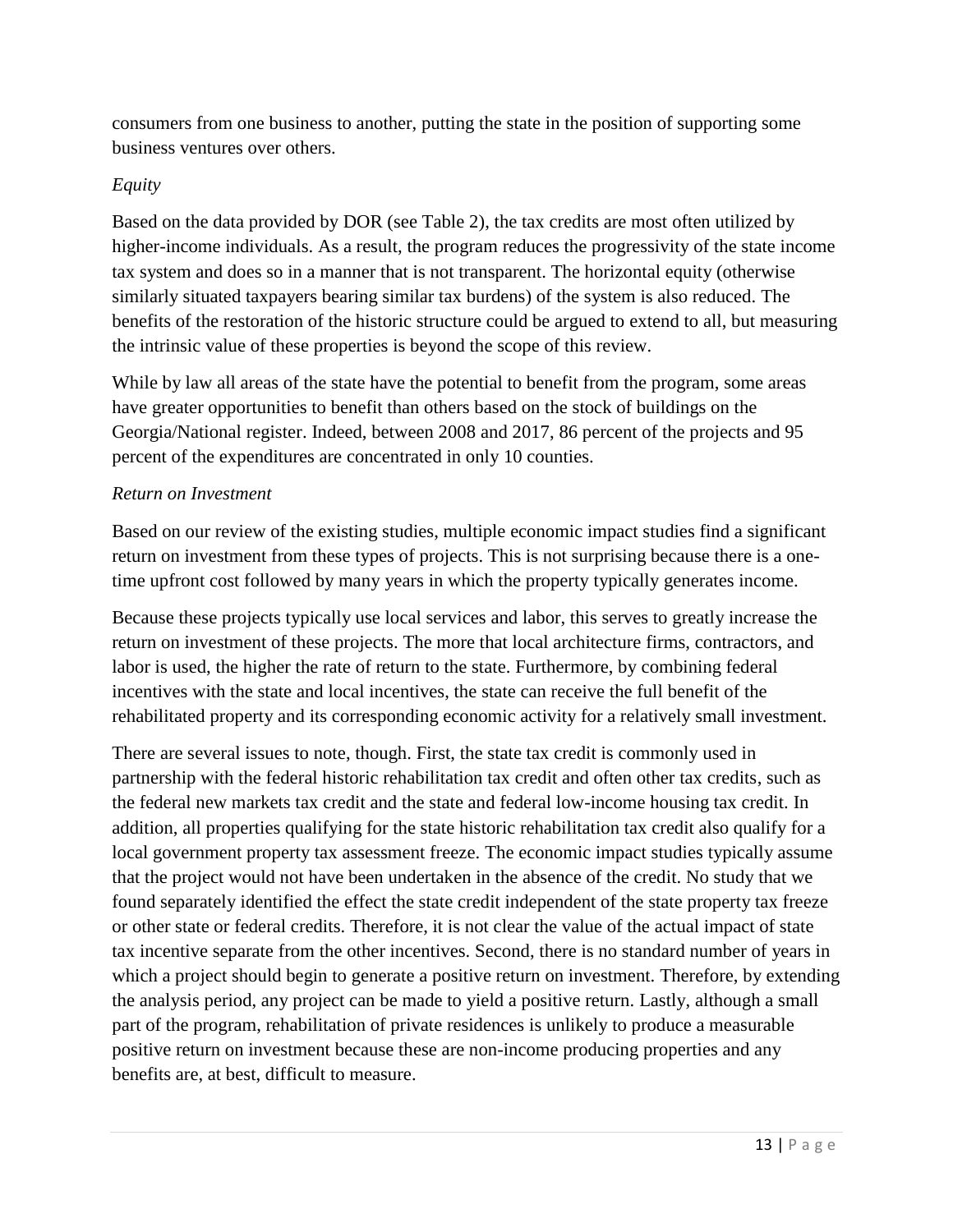## *Credit Structure and Administration*

The state imposes a \$25 million cap on projects earning more than \$300,000 in credits. Because the credits are awarded on a first-come first-served basis, some projects may be crowded out of the process by more expensive projects. In addition, projects completed in the Atlanta metro area are likely to be more expensive than projects in rural or less urban areas. Therefore, the cap applies unevenly to urban and rural projects.

In addition, the state cap only applies to projects earning more than \$300,000 in credits. Projects earning less than \$300,000 in credits are not subject to a state aggregate annual cap.

# *Budgetary Risk*

Because much of the amount awarded is subject to an annual cap, the risk to the budget is fairly contained and can be more easily managed. Some risk is introduced from the credits that earn less than the \$300,000 per project cap because these are not subject to the overall state cap. In addition, the ability to carry forward the unused credits to future years increases the complexity of the credit administration and results in an increase in the level of budgetary uncertainty.

# *Local Government Impact*

There are two main impacts on local governments. First, properties that qualify for the state tax credit typically qualify for the preferential property tax assessment for rehabilitated historic property.<sup>8</sup> This special assessment program freezes the property tax assessment for  $8\frac{1}{2}$  years. Under this program, the local government continues to collect property tax on the prerehabilitation value of the property, but is delayed from assessing on the new value for the period of the freeze. Although, properties undergoing rehabilitation may not have substantial property tax liabilities prior to rehabilitation, it is important to note that local governments are not involved in this decision that has implications to their tax base.

Second, the rehabilitation of the property may serve to increase property values in the immediate area. A study by Cyrenne, Fenton, and Warbanski (2006) found that for each dollar of rehabilitation expense, assessed value of the property increased by 33 percent. Alternatively, a 2015 analysis by Indiana Department of Legislative Services of a limited number of properties found that not all properties experienced a benefit in terms of higher property values after receiving the credit.

# *Opportunity Costs*

 $\overline{\phantom{a}}$ 

We could identify no analysis which considered the impact on existing businesses. In some areas, businesses located in rehabilitated facilities may detract from businesses located in nonrehabilitated facilities if the rehabilitated facilities may have a cost advantage over other facilities

<sup>&</sup>lt;sup>8</sup> A separate qualifying test is required for the local property tax assessment freeze. Qualifying properties must have rehabilitation costs that result in an increase in the fair market value of 50 percent for residential property, 75 percent for mixed use property, and 100 percent for income-producing property.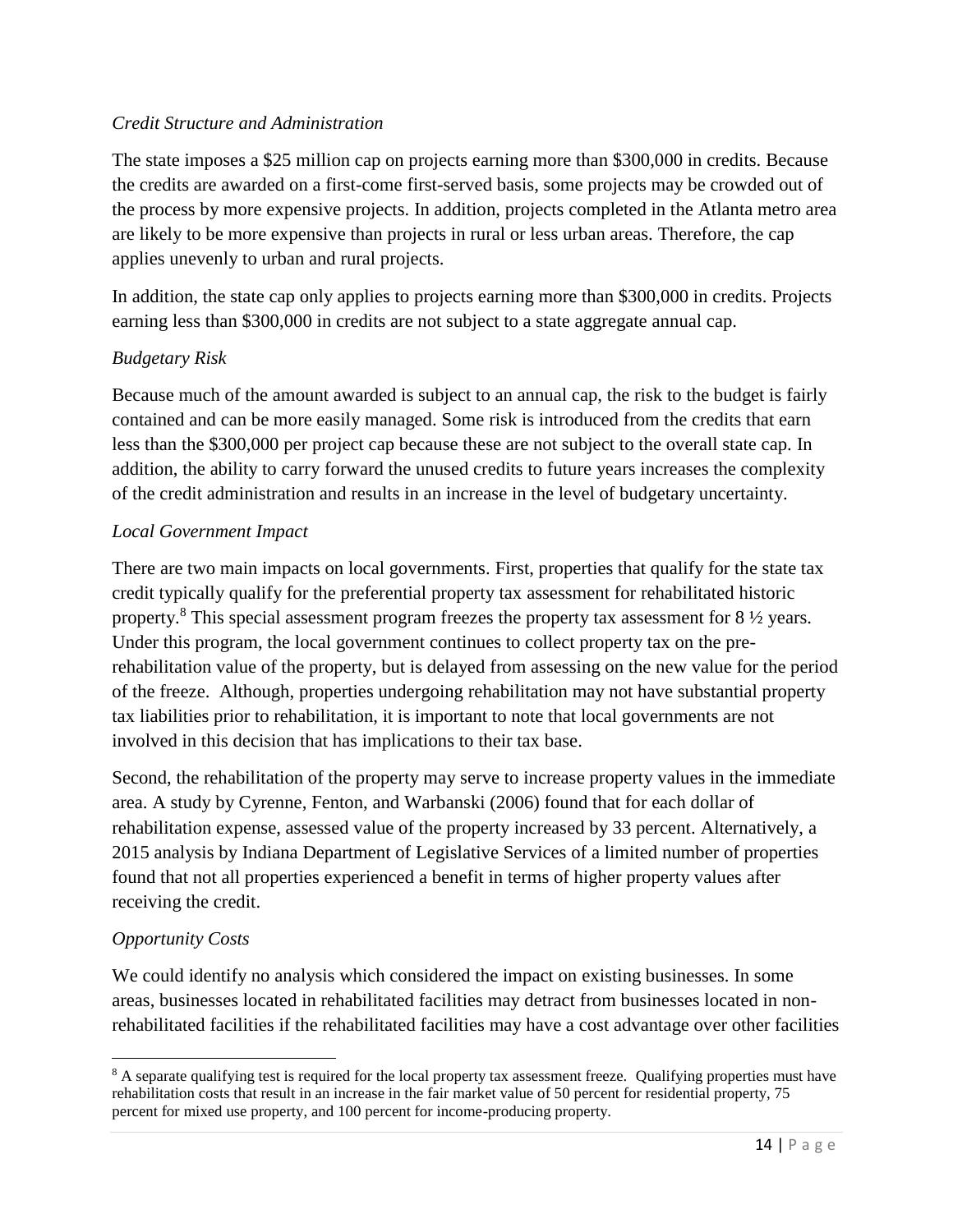in the same market due to the subsidy. In other cases, newly rehabilitated facilities may act to attract more economic activity to an area and, as a result, benefit existing businesses in the area as well.

Lastly, the loss of tax revenue represents a reduction in government spending or results in higher tax rates. When considering the value of this, or any other tax incentive program, it is important for policy makers to weigh the cost of providing the incentive against the loss in government spending on other programs or the increase in taxes necessary to offset that additional spending.

## **Suggested Policy Recommendations**

- The program should consider modification to the award process that encourages the geographic diversity of the projects between urban and rural areas and across the state.
- The state should consider eliminating the subsidy for non-income producing properties as these are private homes and as such may provide less of a public benefit.
- In awarding the projects, the program officials should consider the effect on existing businesses and the expected rate of return of proposed businesses.
- The state should consider implementing annual caps for those projects earning less than \$300,000 and making the \$25 million annual cap on credits permanent.
- The \$300,000 threshold and the \$25 million annual cap should be annually indexed for inflation.

## **References**

- Baker Tilly (2017). Wisconsin Historic Tax Credit Analysis, Impact Analysis Calendar Years 2014-2016.
- Cyrenne, P. R. Fenton, and J. Warbanski (2006). Historic Buildings and Rehabilitation Expenditures: A Panel Data Approach. *Journal of Real Estate Research*, 28(4) 349- 379.
- Indiana Legislative Services Agency Office of Fiscal and Management Analysis (2015). 2015 Indiana Tax Incentive Evaluation.
- Murray, M.N., & Bruce, D. J. (2017). Best Practices for the Design and Evaluation of State Tax Incentive Programs for Economic Development. Prepared for Alabama Department of Revenue.
- Murray, M.N., & Bruce, D. J. (2017). Evaluation of Alabama's CAPCO Credit and Historic Rehabilitation Tax Credit. Prepared for Alabama Department of Revenue.